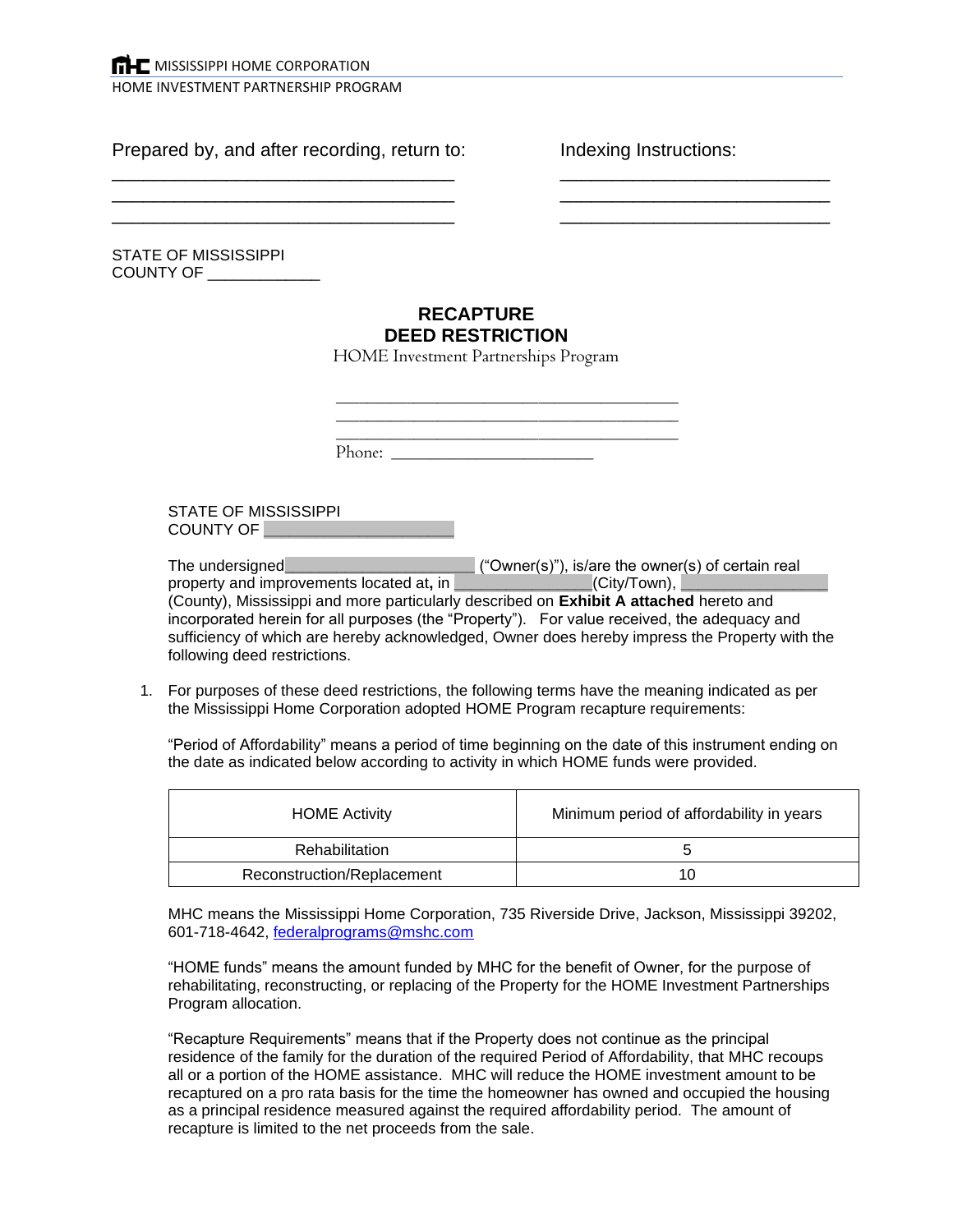HOME INVESTMENT PARTNERSHIP PROGRAM

"Net proceeds" means the Sales Price minus (-) outstanding loan payment (other than HOME funds) minus (-) closing costs.

- 2. MHC must receive prior written notification of any sale that occurs during the Period of Affordability at least two (2) business days prior to the transaction taking place in order for the correct amount of Recapture to be calculated.
- 3. In the event of a sale of the Property an amount equal to a pro rata share of the HOME assistance, reduced proportionately for every month of the Period of Affordability the selling Owner owned the Property, shall be repaid to MHC from any net proceeds realized upon the sale of the Property after deductions as indicated in the Net Proceeds definition.
- 4. The provisions of this instrument are hereby declared covenants running with the land and are fully binding on any successors, heirs, and assigns of Owner who may acquire any right, title, or interest in or to the Property, or any part thereof. Owner, its successors, heirs, and assigns hereby agree and covenant to abide by and fully perform the provisions of this instrument.
- 5. Owner occupant understands and agrees that this instrument shall be governed by the laws of the State of Mississippi and regulations of the U. S. Department of Housing and Urban Development.
- 6. Owner occupant understands that the property must be the principal residence of the family during the Period of Affordability. In the event the Property does not remain the principal residence, the Owner must repay MHC an amount equal to a pro rata share of HOME assistance, reduced proportionately for every month of the Period of Affordability the Owner has owned the Property.
- 7. Owner occupant understands the Period of Affordability is for a period of **X** years beginning on the date of this instrument and ending **\_\_\_\_\_\_\_\_\_**. At the ending date of this instrument, this deed restriction is canceled, and all HUD requirements satisfied.

| <b>EXECUTED this</b> |  |  |  |  |  |
|----------------------|--|--|--|--|--|
|----------------------|--|--|--|--|--|

| ┍<br>. .<br>. . |  |
|-----------------|--|
|                 |  |

By: \_\_\_\_\_\_\_\_\_\_\_\_\_\_\_\_\_\_\_\_\_\_\_\_\_\_\_\_\_\_\_\_\_

STATE OF MISSISSIPPI COUNTY OF \_\_\_\_\_\_\_\_\_\_\_\_\_\_

PERSONALLY appeared before me, the undersigned authority in and for the said State and County, the within named<br> **County, the within named**<br> **County**, who acknowledged that **he/she/they** signed and delivered the above foregoing instrument on the day and date therein above stated as for **his/her/their** own voluntary act and deed.

Given under my hand and Official Seal, this the day of **container that is a set of the day of the day of day of the day of day of day of day of day of day of the day of day of the day of the day of the day of the day of th** 

\_\_\_\_\_\_\_\_\_\_\_\_\_\_\_\_\_\_\_\_\_\_\_\_\_\_\_\_\_\_\_\_\_\_\_\_\_ \_\_ (SEAL) Notary Public

My commission expires: